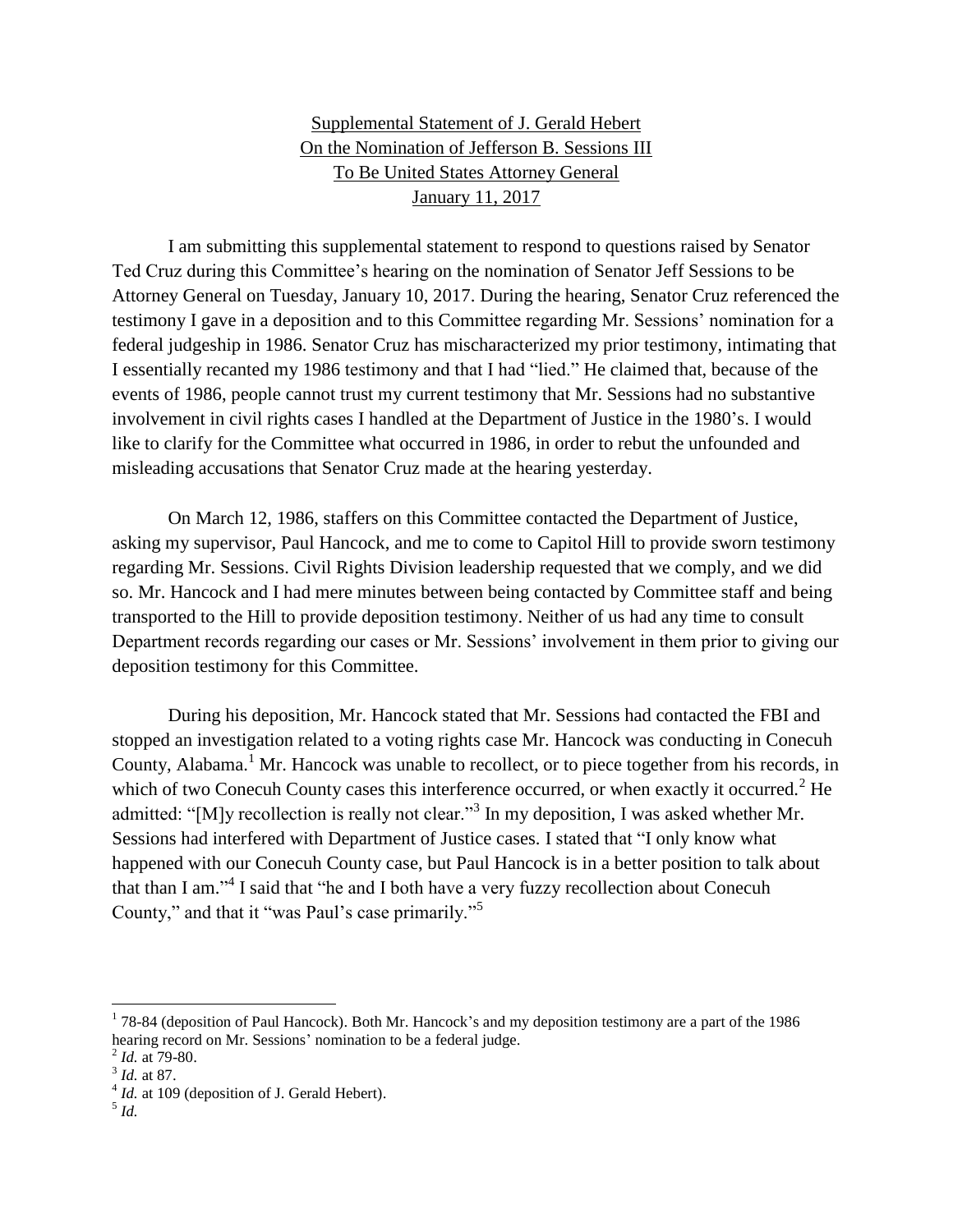The next day, I was called to testify before this Committee. Senator Joe Biden questioned me about Mr. Hancock's statement in his deposition. I replied, based on Mr. Hancock's previous testimony and my own limited recollection, that Mr. Sessions had gotten the FBI to call off its investigation.<sup>6</sup> Unfortunately, we were unable to collect and review all of the DOJ records regarding Alabama voting rights investigations until a few days after the hearing. When we did so, we realized that the investigation at issue related to a case in Clarke County, Alabama, not Conecuh County, and that the interfering U.S. Attorney was Mr. Sessions' predecessor, not Mr. Sessions. Mr. Hancock and I immediately submitted sworn declarations to that effect to this Committee, correcting our testimony.<sup>7</sup> Those declarations were filed on March 17, 1986, well before the Committee voted on Mr. Sessions' nomination.<sup>8</sup> Mr. Hancock testified before this Committee regarding the error on March 19, 1986. $9$ 

Senator Cruz distorted this regrettable occurrence to suggest that I had somehow recanted my testimony before this Committee, that I had lied, and that therefore my word cannot be trusted now. This is patently false. First, the only testimony that I corrected was that regarding the FBI investigation, a matter which constituted ten lines of a 24-page deposition and one page of my ten-page live testimony.<sup>10</sup> In my declaration correcting the error, I reiterated that I stood behind the rest of my testimony.<sup>11</sup> Second, neither Mr. Hancock nor I "lied" regarding the one incorrect piece of our testimony. As I stated in my declaration: "When I rendered that testimony, it was true to the best of my knowledge, recollection and belief."<sup>12</sup> At that time, Mr. Sessions acknowledged that we had acted in good faith.<sup>13</sup> And third, the idea that an error regarding a minor aspect of my testimony in 1986 should render suspect, not only my own statements today on Mr. Sessions' nomination to be Attorney General, but also those of my former Department of Justice colleagues, is shameful.

As I and other Department of Justice attorneys have stated, both in the  $1980s^{14}$  and today,<sup>15</sup> the very structure of our voting rights and school desegregation cases meant that Mr.

 6 *Id.* at 59-60 (statement of J. Gerald Hebert).

<sup>&</sup>lt;sup>7</sup> *Id.* at 209-16 (declarations of Paul Hancock and J. Gerald Hebert).

<sup>8</sup> *Id.* at 209.

<sup>&</sup>lt;sup>9</sup> *Id.* at 206-08 (testimony of Paul Hancock).

<sup>10</sup> *Compare id.* at 59-60 (testimony regarding FBI investigation), *with id.* at 56-66 (full live testimony); *id.* at 109 (testimony regarding FBI investigation), *with id.* at 94-117 (full deposition).

 $11$  *Id.* at 216 (declaration of J. Gerald Hebert) ("This revelation concerning the non-involvement of Mr. Jefferson Sessions in interfering in any voting investigations in the Southern District of Alabama does not affect in any way my other testimony rendered before the Senate Judiciary Committee on March 13, 1986.").  $^{12}$ *Id.* at 216.

<sup>&</sup>lt;sup>13</sup> *Id.* at 537 (statement of Jefferson B. Sessions III) ("I simply refuse to believe that Mr. Hancock, who came in here and apologized for his error, or Mr. Hebert were deliberately out to discredit me or embarrass me. But I want to point this out: When I was asked about it, I did not call them liars.").

<sup>&</sup>lt;sup>14</sup> *See id.* at 77-78 (deposition of Paul Hancock).

<sup>15</sup> J. Gerald Hebert, *Written Testimony of J. Gerald Hebert On the Nomination of Jefferson Beauregard Sessions III For Attorney General of the United States*, Testimony to U.S. Senate Comm. On Judiciary (Jan. 9, 2016), http://www.campaignlegalcenter.org/sites/default/files/J.%20Gerald%20Hebert%20Testimony%20Regarding%20N